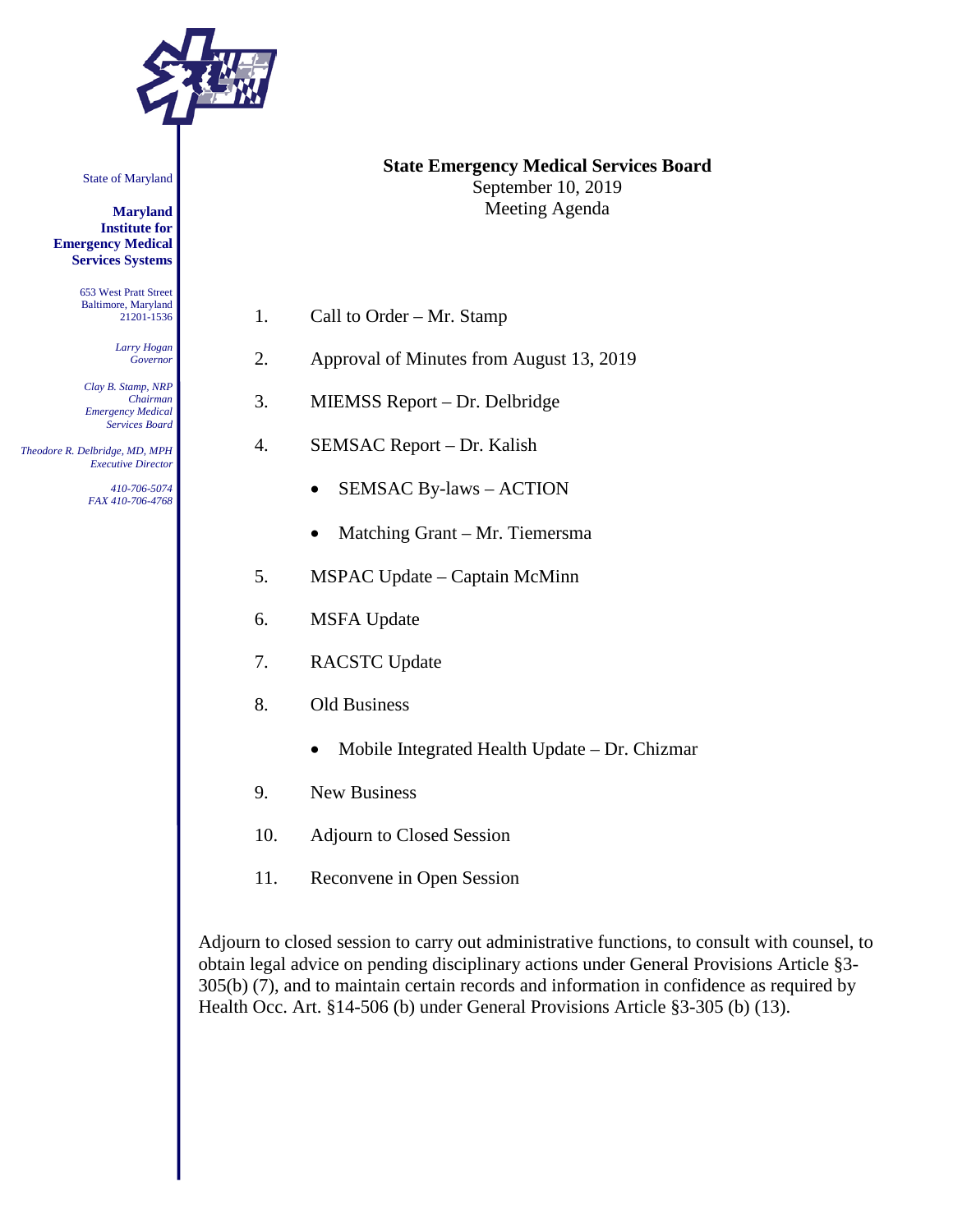

#### State of Maryland

**Maryland Institute for Emergency Medical Services Systems**

> 653 West Pratt Street Baltimore, Maryland 21201-1536

> > *Larry Hogan Governor*

*Clay B. Stamp, NRP Chairman Emergency Medical Services Board*

 *Theodore R. Delbridge, MD, MPH Executive Director*

> *410-706-5074 FAX 410-706-4768*

## **State Emergency Medical Services Board September 10, 2019**

#### **Minutes**

**Board Members Present:** Clay Stamp, NRP, Chairperson; Sherry Adams, Vice Chairperson; Stephen Cox; William J. Frohna, MD (phone); Dany Westerband, MD; James Scheulen, NRP; Mary Alice Vanhoy, RN; Sally Showalter, RN (phone); Dean E. Albert Reece, MD; Murray Kalish, MD

**Board Members Absent:** None

#### **Others Present:**

**MSPAC:** Major Tagliaferri; Capt. McMinn; Lance Wood

**MIEMSS**: Dr. Delbridge; Ms. Gainer; Ms. Abramson; Ms. Alban; Ms. Aycock; Mr. Balthis; Mr. Barto; Mr. Bilger; Mr. Brown; Dr. Chizmar; Dr. Floccare; Ms. Mays; Mr. Schaefer; Ms. Goff

**OAG:** Mr. Magee; Ms. Sette

**RACSTC:** Dr. Snedeker; Ms. Doyle

**MSFA:** 1<sup>st</sup> VP Chuck Walker; Ms. Tomanelli

**SEMSAC Regional Affairs Committee:** Mr. Tiemersma

Chairman Stamp called the meeting to order at 9:05am. He welcomed everyone and thanked the MIEMSS staff, EMS Board members and stakeholders for their service.

As tomorrow is the  $18<sup>th</sup>$  anniversary of the  $9/11$  attacks on our country, Chairman Stamp asked Mr. Cox give a fire/ems perspective in leading everyone in a moment of silence in honor of the first responders and all who lost their lives and all those who were affected by this tragic loss. Mr. Cox asked everyone to join him in a moment of silence for the fire/ems brothers and sisters who ran into the building to serve and never returned.

Dean Reece arrived at 9:10am. Dr. Westerband arrived at 9:25am.

Mr. Stamp asked for approval of the minutes from the August 13, 2019, EMS Board meeting.

**ACTION: Upon the motion by Mr. Scheulen, seconded by Dr. Kalish, the Board voted unanimously to approve the minutes of the EMS Board meeting held on August 13, 2019.**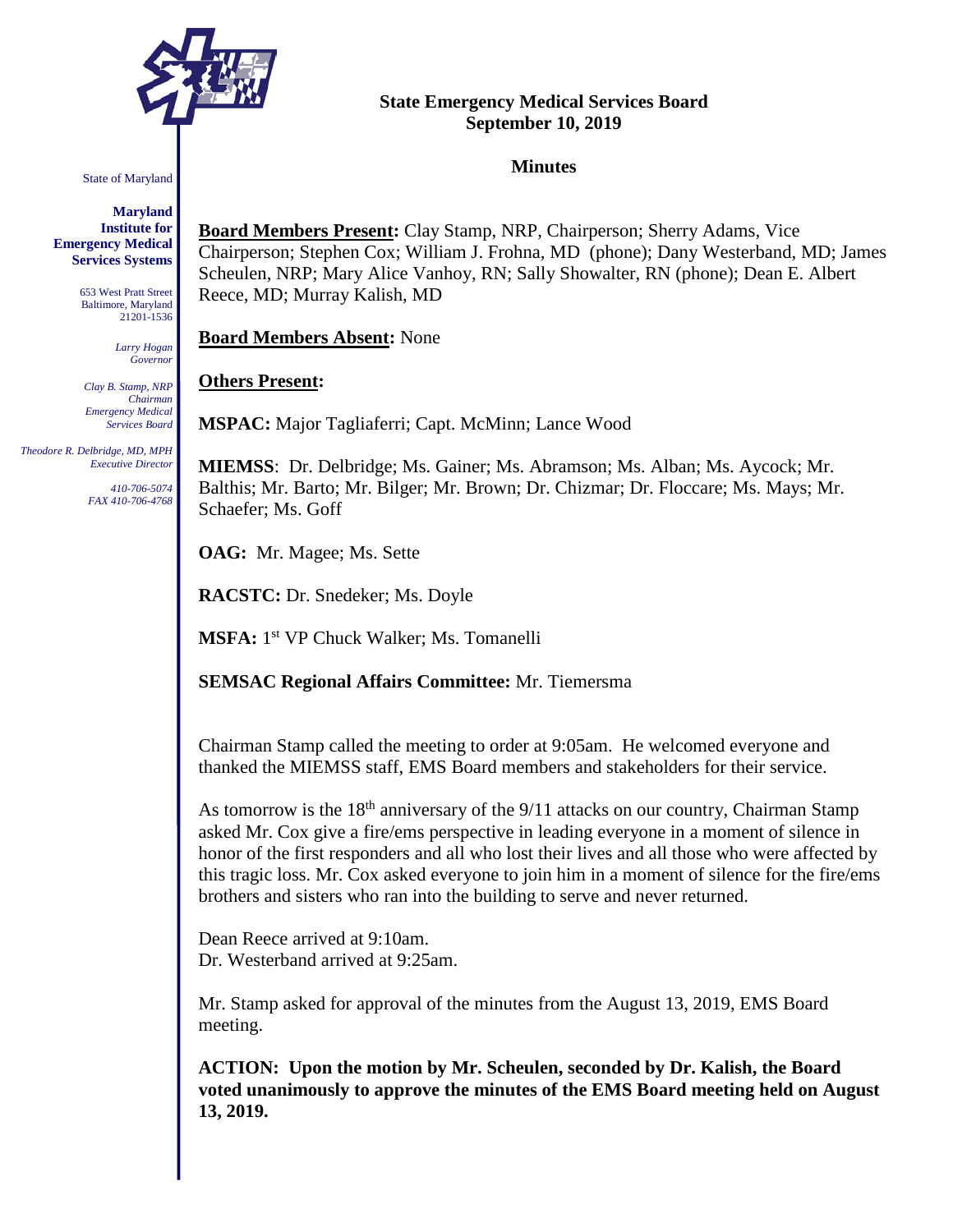## **MIEMSS Report**

A copy of the Executive Director's Report was distributed.

Dr. Delbridge gave an update on the following initiatives:

## Communications Upgrade Project

Dr. Delbridge said that MIEMSS continues to work on the Communications Upgrade Project to replace outdated technology. Phase #1 has begun which encompasses Southern Maryland (Region V). Each Phase will need to be complete before starting on the next Phase. MIEMSS is evaluating redundancies for cost savings and exploring improved back-up options.

## EMS Plan

Dr. Delbridge updated the Board on the status of the EMS Plan and said the EMS Plan Steering Committee is scheduled to meet and review the draft plan in October.

## ET3 - Evaluation, Triage, Treatment and Transport

ET3 is a 5-year model program developed by the Centers for Medicare & Medicaid Innovation to expand Medicare fee-for-service reimbursement to EMS for transportation to an alternate destination other than an ED, and for treatment by a qualified health care practitioner with no transport. The ET3 model does not currently include mobile integrated health programs.

Dr. Delbridge said that the Emergency Department is not always the most appropriate facility for an EMS patient. ET3 provides an impetus for EMS agencies to consider alternative destinations. The EMS Board approved an alternative destination protocol in 2019. Guidance to EMS agencies for plan implementation, reporting and ongoing evaluation has been developed.

Dr. Delbridge said that MIEMSS was sending letters of support for the Baltimore City and Montgomery County applications for the ET3 grant.

## Telehealth Connection

Dr. Delbridge said that telehealth allows EMS to connect with a qualified practitioner who can evaluate the patient and determine if the patient can be treated in place or should be transported to an ED or other health resource, e.g., an urgent care center. MIEMSS staff recently traveled to Houston to evaluate the Houston ETHAN (Emergency TeleHealth and Navigation) program. He said that the program was mainly a cost savings for hospitals. MIEMSS staff's take-away was the power of partnerships, the nature of infrastructure and the importance of predictability and accountability.

## **CHATS**

Dr. Delbridge said that the Hospital Emergency Services Forum, to discuss with hospital personnel the future of the CHATS hospital alerting system, will be held on September 24, 2019, at MIEMSS.

## **SEMSAC Report**

Dr. Kalish said that SEMSAC members continue to participate with EMS Plan Committees.

Dr. Kalish presented the 2010 By-Laws to the EMS Board for approval. He pointed out some of the changes that include the open meetings statement and the cap of three consecutive terms as chairperson of SEMSAC.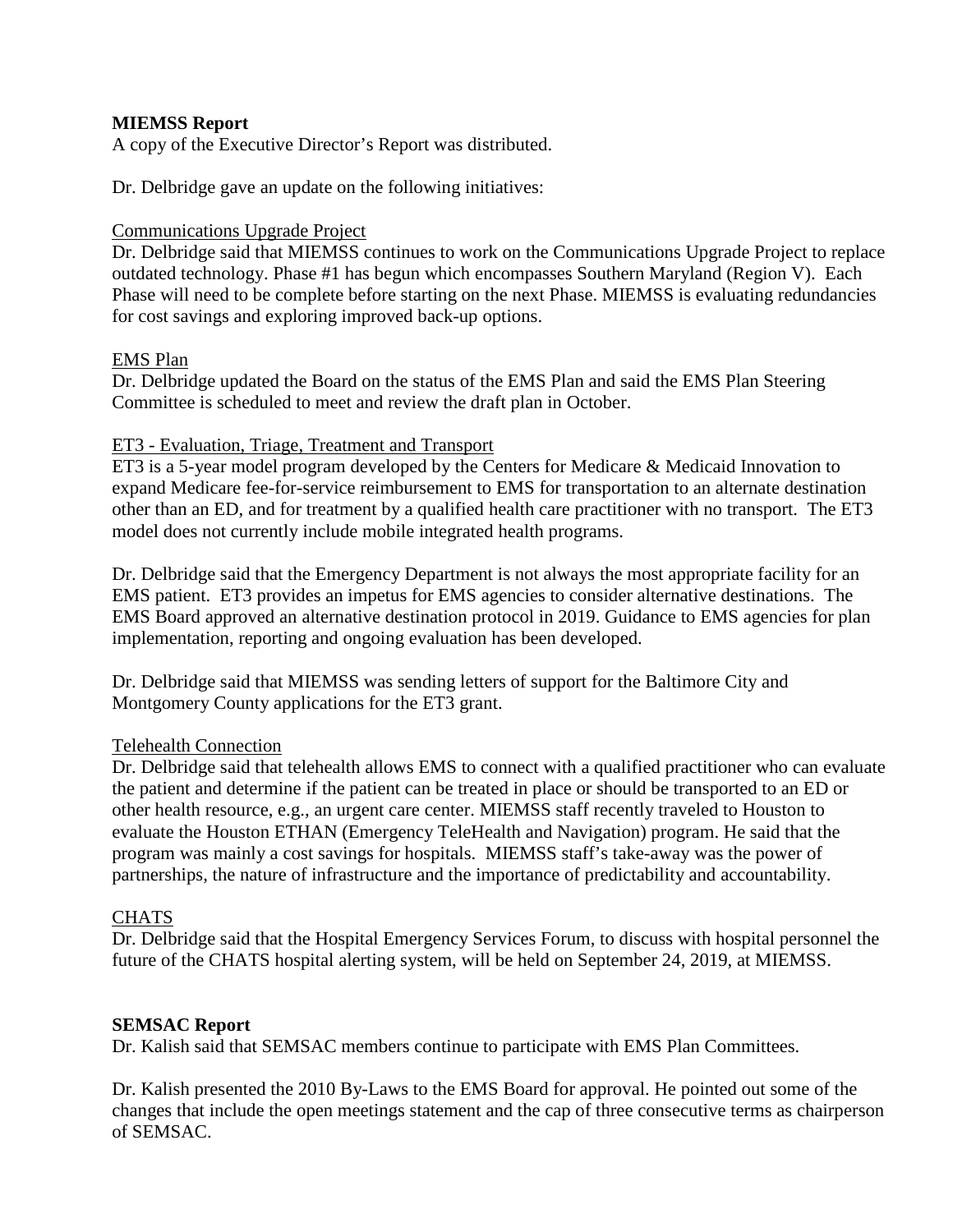Chairman Stamp said that the last sentence in the first paragraph under Terms of Office should read: "Prior to seeking the Chair or Vice-Chair position, the individual must be a member of SEMSAC for two years."

**ACTION: Upon the motion by Mr. Scheulen, seconded by Mr. Cox, the Board voted to approve the September 2019 SEMSAC By-laws with the last sentence in the first paragraph under Terms of Office reading: "Prior to seeking the Chair or Vice-Chair position, the individual must be a member of SEMSAC for two years."**

## **MSPAC Report**

A copy of the report was distributed.

Captain McMinn said that MSPAC is seeking a suitable vendor to update the 2009 Helicopter Basing study.

Captain McMinn said that the Cumberland Section is covering dayshifts only (0700–1900) due to staffing shortages. MSPAC has a pilot, who upon successful completion of mandatory training, will be assigned to the Cumberland Section, and a second pilot who will start employment on October 9. 2019.

Dr. Delbridge and Mr. Stamp met with Colonel Pallozzi to discuss the challenges with the MSPAC Fleet.

# **RACSTC**

Dr. Snedeker thanked the Board and MIEMSS for getting the word out regarding the pick-up of backboards at STC.

Mr. Scheulen asked for the same courtesy for Johns Hopkins.

## **MSFA**

Ms. Tomanelli said that the MSFA has received positive feedback regarding the MFRI EMT pilot program. He thanked MIEMSS and MFRI for all they do to get EMT students on the street as certified EMTs.

The next MSFA Executive Committee meeting will be held on September  $21<sup>st</sup>$  at the Bay District Volunteer Fire Department Inc., 46900 Shangri-La Drive, California, St. Mary's County, Maryland 20619. Partners will have time to meet with respective subcommittees from 9a – 10:30a.

## **OLD BUSINESS**

Mobile Integrated Health (MIH) A copy of the presentation was distributed.

Dr. Chizmar gave an update on the current Maryland MIH Programs. MIH programs link high utilizers of 911 to community resources that can better meet their health care needs, and work to help avoid hospital re-admission. He highlighted the target populations in each MIH jurisdiction along with the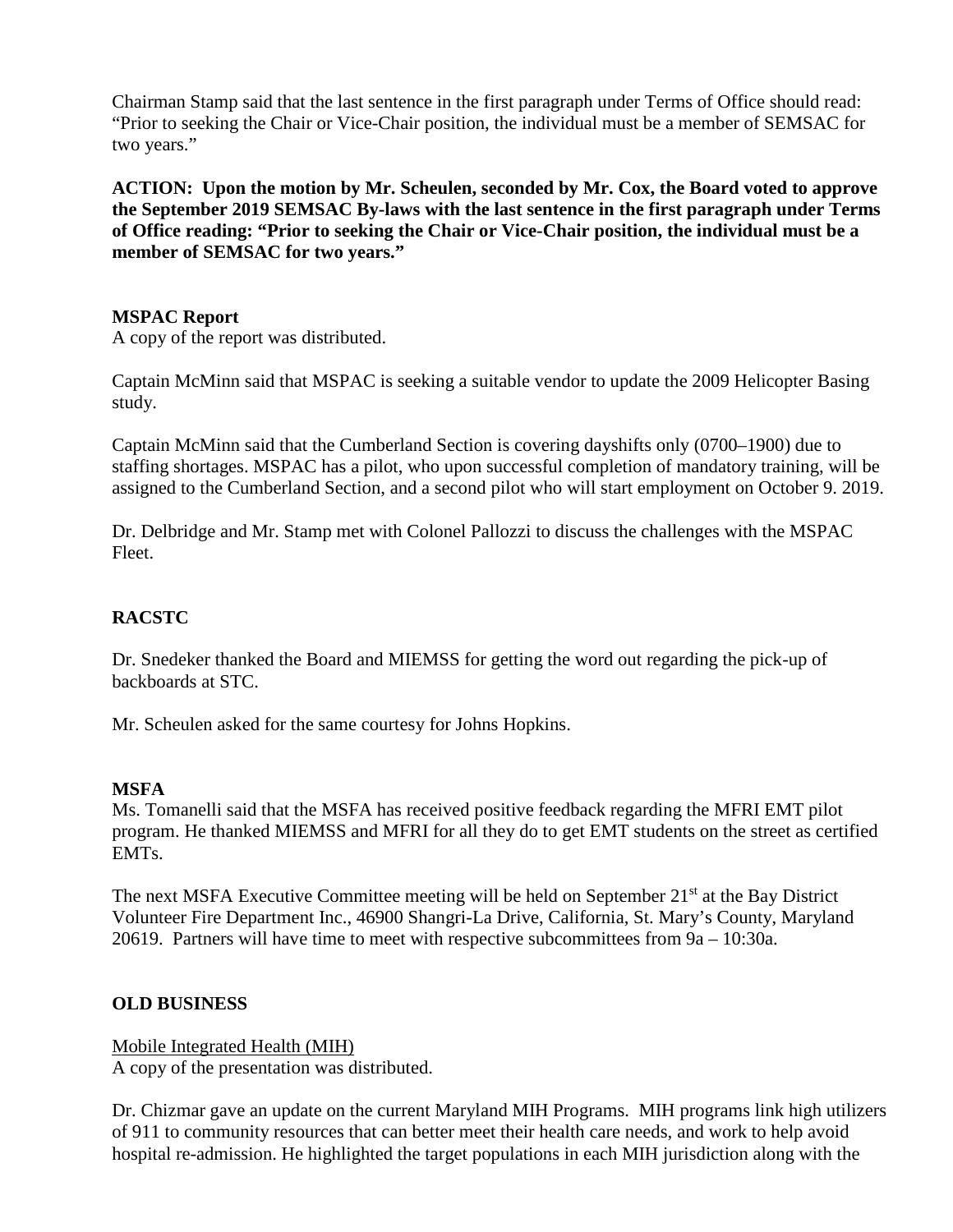corresponding partnerships and the services provided. Dr. Chizmar also provided pre/post analysis of 911 calls in Charles, Prince Georges and Wicomico Counties and the risk-adjusted readmission rates in Baltimore City.

Dr. Chizmar said that plans for Maryland MIH programs include data monitoring, quarterly meetings, sharing best practices and reimbursement.

Dr. Reece said that future MIH statistics should include appropriate healthcare outcomes and that reporting data should be through a consistent unified rubric.

## **NEW BUSINESS**

Matching Grant Fund A copy of the presentation was distributed.

Mr. Tiemersma discussed the status of the 50/50 Grant and the proposed increase in funding of \$200,000 that had been approved by SEMSAC at its September 5, 2019 meeting.

Board members questioned the justification for the increase request, including the base formula used by the SEMSAC Regional Affairs Committee (RAC) for the distribution of 50/50 Grant funds, needs vs. wants, and unused funds.

MIEMSS staff will work with the RAC to address the Board's questions and share results with the Board at a later meeting.

# **ACTION: Upon the motion by Ms. Vanhoy, seconded by Dr. Kalish, the Board voted to adjourn to closed session.**

The EMS Board adjourned to closed session to carry out administrative functions, Article §3-305(b)(1), to consult with counsel, to obtain legal advice on pending disciplinary actions under General Provisions Article §3-305(a) (7), and to maintain certain records and information in confidence as required by Health Occ. Art. §14-506 (b) under General Provisions Article §3-305 (a) (13).

## **In Closed Session:**

**Board Members Present:** Clay Stamp, NRP, Chairperson; Sherry Adams, Vice Chairperson; Stephen Cox; William J. Frohna, MD (phone); Dany Westerband, MD; James Scheulen, NRP; Mary Alice Vanhoy, RN; Sally Showalter, RN (phone); Dean E. Albert Reece, MD; Murray Kalish, MD

## **Board Members Absent:** None

# **Others Present:**

**MSPAC:** Major Tagliaferri; Capt. McMinn; Lance Wood

**MIEMSS**: Dr. Delbridge; Ms. Gainer; Ms. Abramson; Ms. Alban; Ms. Aycock; Mr. Balthis; Mr. Barto; Mr. Bilger; Mr. Brown; Dr. Chizmar; Dr. Floccare; Ms. Mays; Mr. Schaefer; Ms. Goff